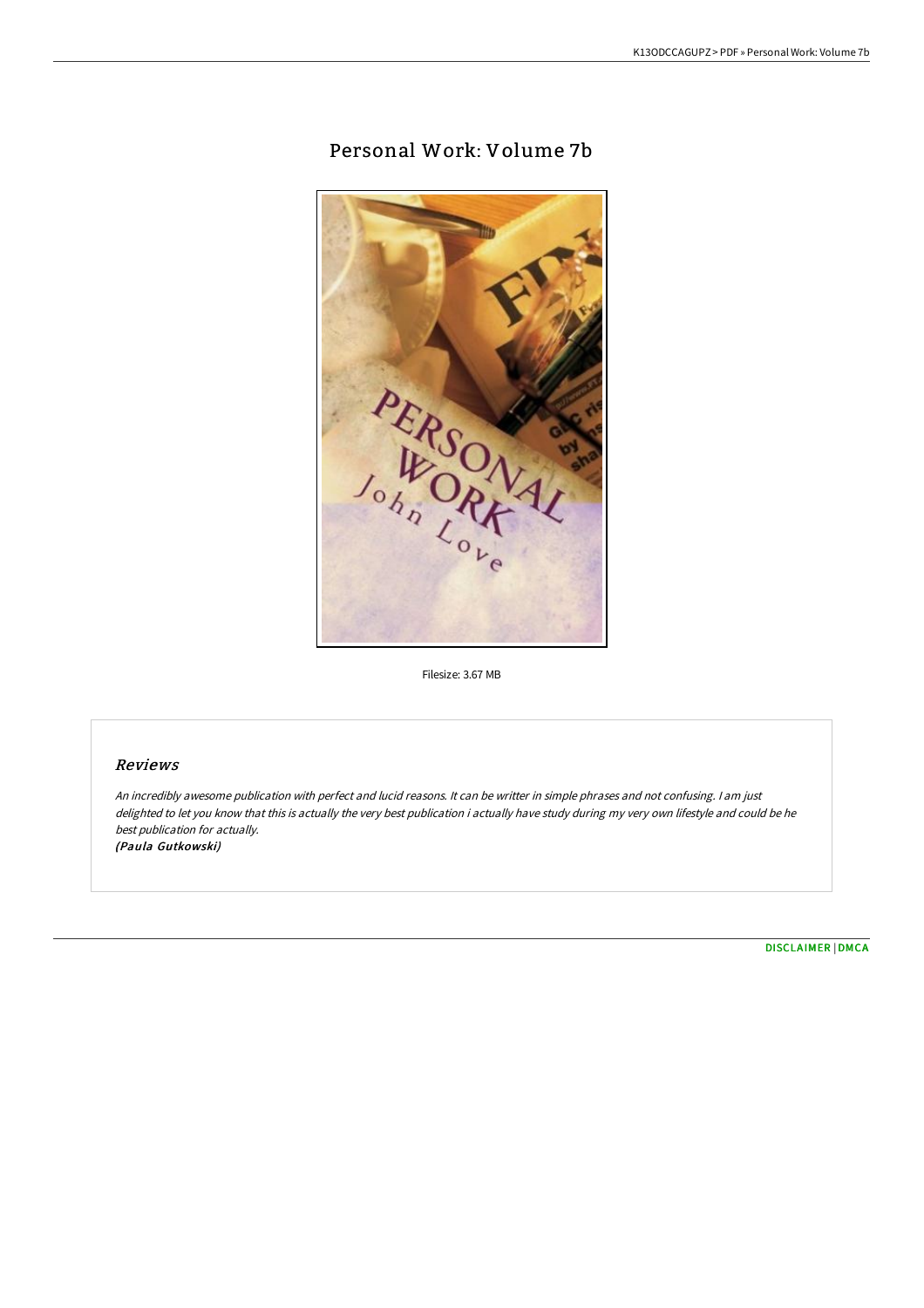#### PERSONAL WORK: VOLUME 7B



To read Personal Work: Volume 7b eBook, please follow the web link under and download the ebook or get access to additional information that are highly relevant to PERSONAL WORK: VOLUME 7B book.

Createspace, United States, 2011. Paperback. Book Condition: New. 203 x 127 mm. Language: English . Brand New Book \*\*\*\*\* Print on Demand \*\*\*\*\*.The contents Portal of wisdom.pg 1 Title and subtitle page.pg 2 Title, subtitle and author name page.pg 3 Title and author name page.pg 4 Copyright page.pg 5 About the author.pg 6 The contents.pg 8 Introduction.pg 10 Personal work.pg 17 Appendices.pg 24 Appendix 1.pg 26 Appendix 2.pg 31 Appendix 3.pg 51 Notes.pg 60 To contact the author.pg 68 Know thyself Introduction I ve decided to inform you the purpose for personal work in this introduction and hopefully elaborate further if I have already done so with the previous volume, volume 7a [and whether I have done so, or not, but I hope this version is more complete for you]. At the college where there were Druids and Kelts, engraved into the arch are the meanings know thyself. Just in case you are wondering that college was supposedly Oxford which considered too be one the best colleges in the world today. It is not uncommon though for unlearned about lore by occultists and those interested to be engraved into buildings, arches, to be placed as boss statues on buildings at American city locations and the be closer to many diFerent related subjects as statues, etc. I have seen alchemical symbols engraved into college chemistry classes building, gargoyles on Trivoli theatre, Kansas City, Missouri, at Country Club Plaza [acronymic also as C.C.s Plaza], statues looking like the Greek goddess Aphrodite at Country Club Plaza, a statue carved too look like the Greek god Poseidon. The engravings [and there were more than one at the same college chemistry building location] are centered and up above the entrance and I imagine essentially the same when I imagine what know thyself looks like on...

B Read Per sonal Work: [Volume](http://www.bookdirs.com/personal-work-volume-7b-paperback.html) 7b Online  $\blacksquare$ [Download](http://www.bookdirs.com/personal-work-volume-7b-paperback.html) PDF Per sonal Work: Volume 7b